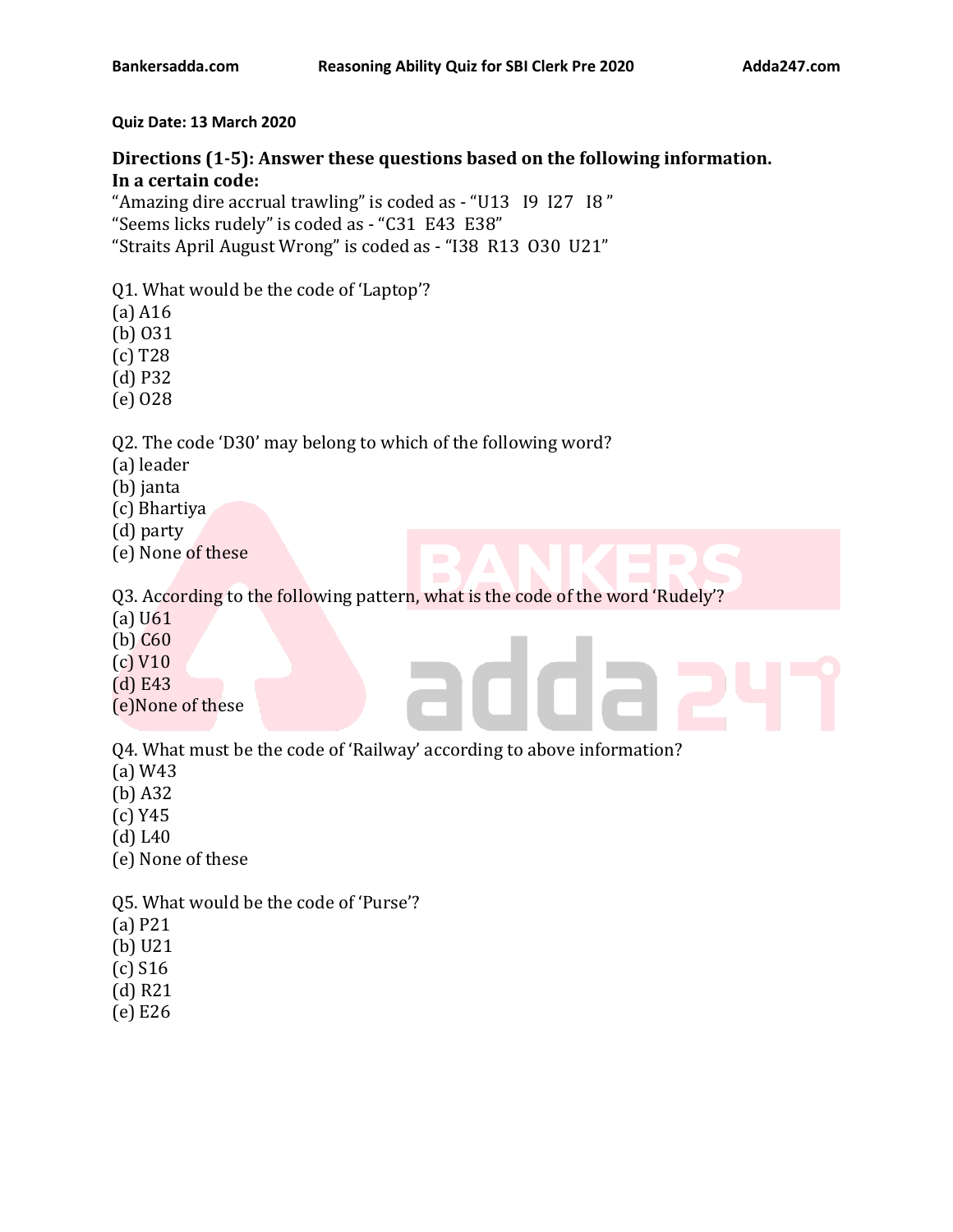

# **Directions (6-10): Study the information and answer the following questions: In a certain code language**

ddaa

"Refresh found special" is coded as "6H 4M 6QB". "Attend print future" is coded as "5UO 4SO 5I" "Divine simple often" is coded as "5M 5O 4GF".

Q6. What is the code for 'Great'?

- (a) 4IB
- (b) 4B
- (c) 5SZ
- (d) 4SB
- (e) None of these

## Q7. What is the code for 'Keen Bright'?

- (a) 3F 5SI
- (b) 4V 6IS
- (c) 3V 5SI
- (d) 3F 5IS
- (e) 4F 6SI
- Q8. What is the code for 'Announce'?
- (a) 8OD
- (b) 7MD
- (c) 7MX
- (d) 7OD
- (e) None of these

Q9. What is the code for 'Dark'?

- (a) 4BI
- (b) 3B
- (c) 4B
- (d) 3BS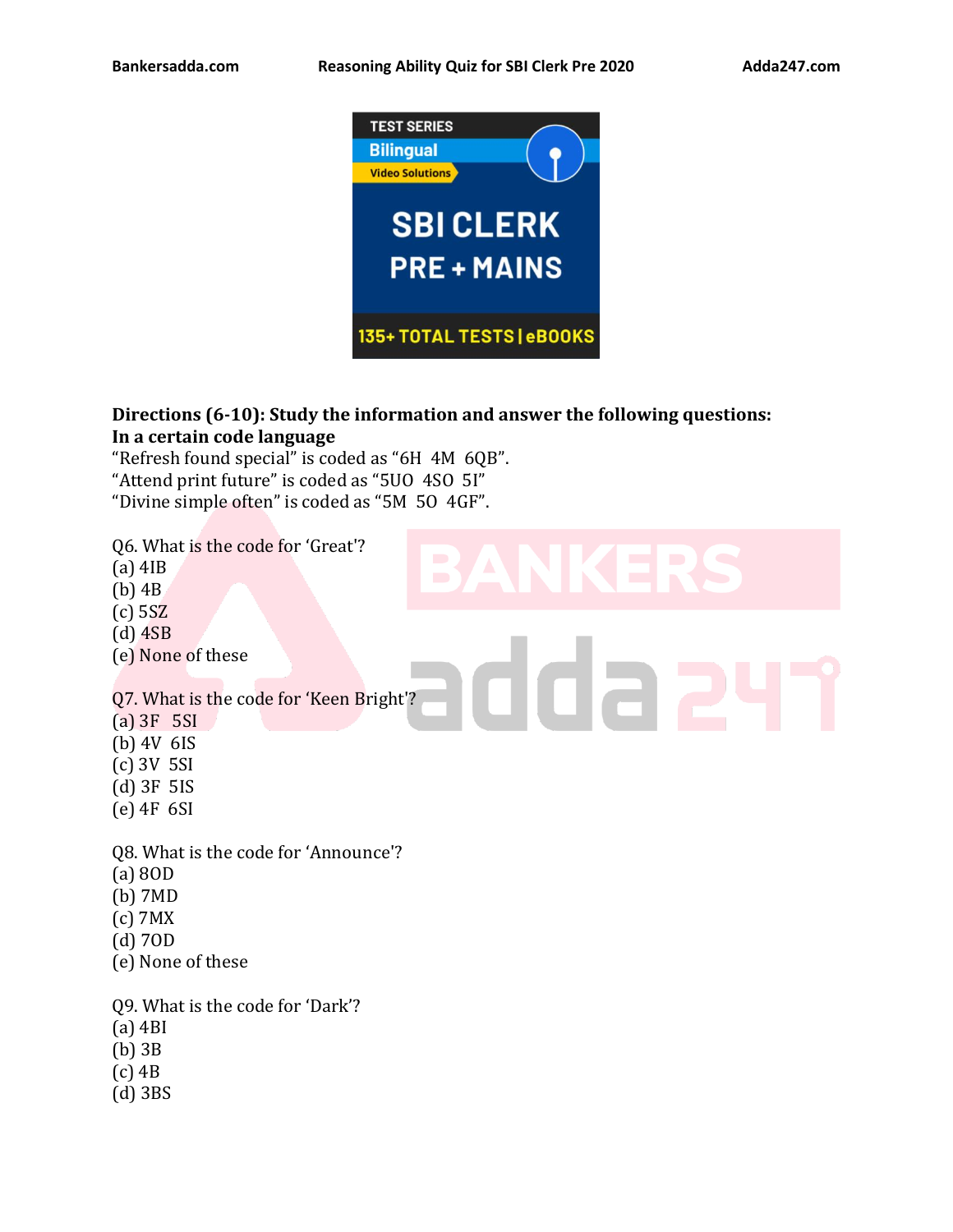(e) 3I

Q10. What is the code for 'Signature'? (a) 9R (b) 8JS (c) 8RI (d) 8I (e) None of these

## **Direction (11-15): Study the following information and answer the given questions:**

In alphabetical series A-Z each letter except vowels is assigned a different number from 1-8 (for ex- B is coded as 1, C-2………..K-8)and again those numbers get repeated(for ex- L-1, M-2……..so on).

Also each vowel is assigned a different symbol viz. #, \$, %, @, &.

For example-

In coded language-

"he is boy" is coded as  $-***$  #7 4 $@1$ 

"What do you mean" is coded as -  $86\$2$  \*\*  $*@*3\%\$2$ 

"It is simple" is coded as - #8 #7  $*#241*$ 

(i) If both first and last letter of a word is consonant then the codes of both the consonants are interchanged.

(ii) If first letter of a word is consonant and last letter is vowel then both are to be coded as \*.

(If the word does not satisfy the conditions given above then the letters of that word are to be coded as per the directions given above)

Q11. What can be the code of 'ERROR FREE?

(a) %66@6 \*6%\* (b) 666@% \*6%\* (c) %66@6 \*%6\* (d)  $\%66@*$  \*6%\* (e)None of these

Q12. What can be the code of 'BLOGGER'?  $(a)$  \*1\$55%\* (b) 1@55%6  $(c)$  \*@155%\*  $(d)$  \*1@55%\* (e)None of these

Q13. What can be the code of 'ENCOURAGE'? (a) %32@&65\$% (b) %32@&6\$5\* (c) %32@&6\$5% (d) \*32@&6\$5\*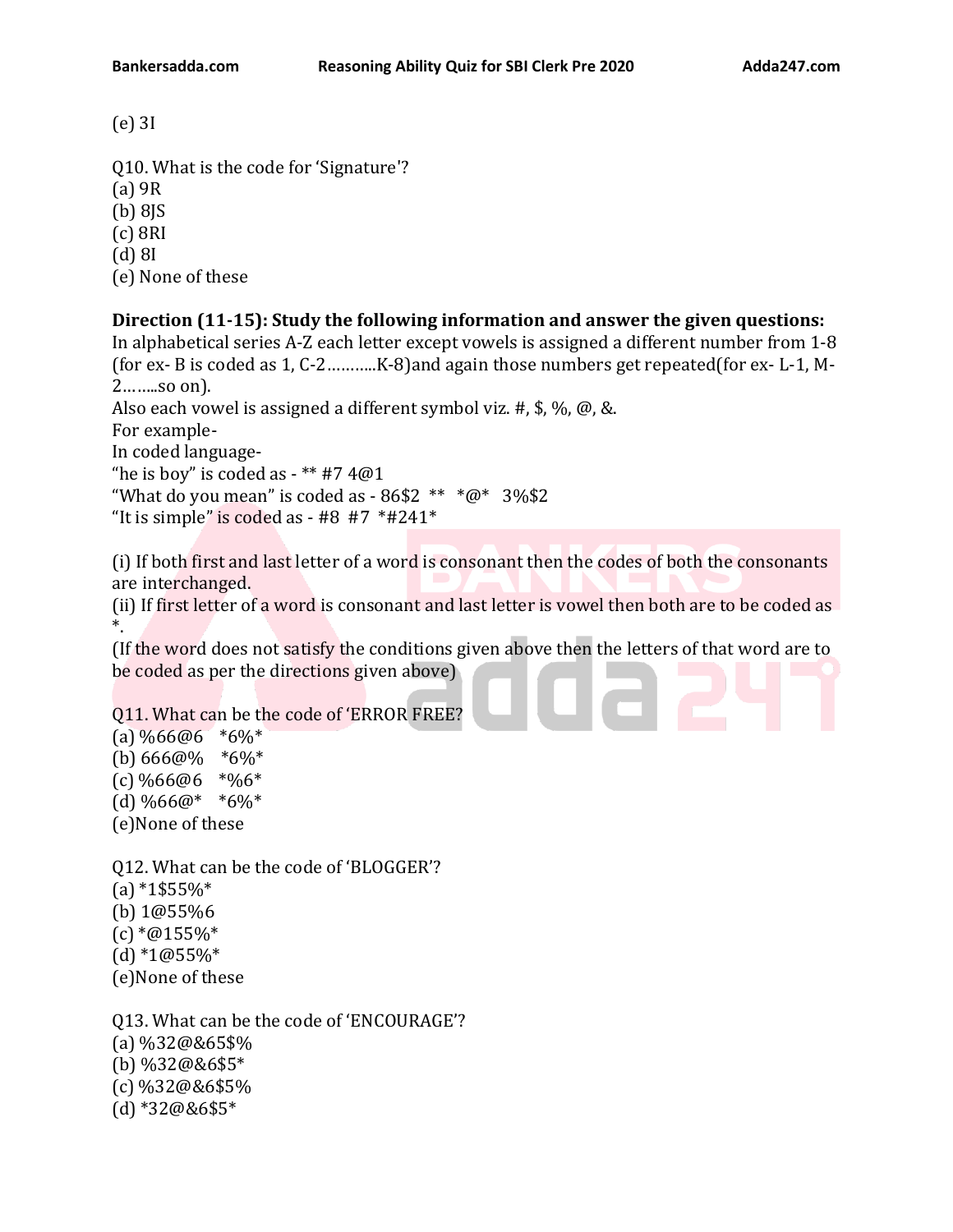(e)None of these

- Q14. What can be the code of 'INCENTIVE'?
- (a) #32%38#1#
- (b) #32%38#1%
- (c) %32%38#1%
- (d) #32%381#%
- (e)None of these



- Q15. What can be the code of 'SBI MAINS'?
- (a) \*1\* 7#\$32
- (b) \*1\* 7\$#23
- (c) \*1\* 7#3\$2
- (d) \*1\$ 7#\$32
- (e) None of these



### **Solutions (1-5):**

(i) The letter in the code is the 3rd last letter of the word

(ii) The number is the addition of place value of first and last letter of the word in the alphabetical series.



S5.Ans.(d)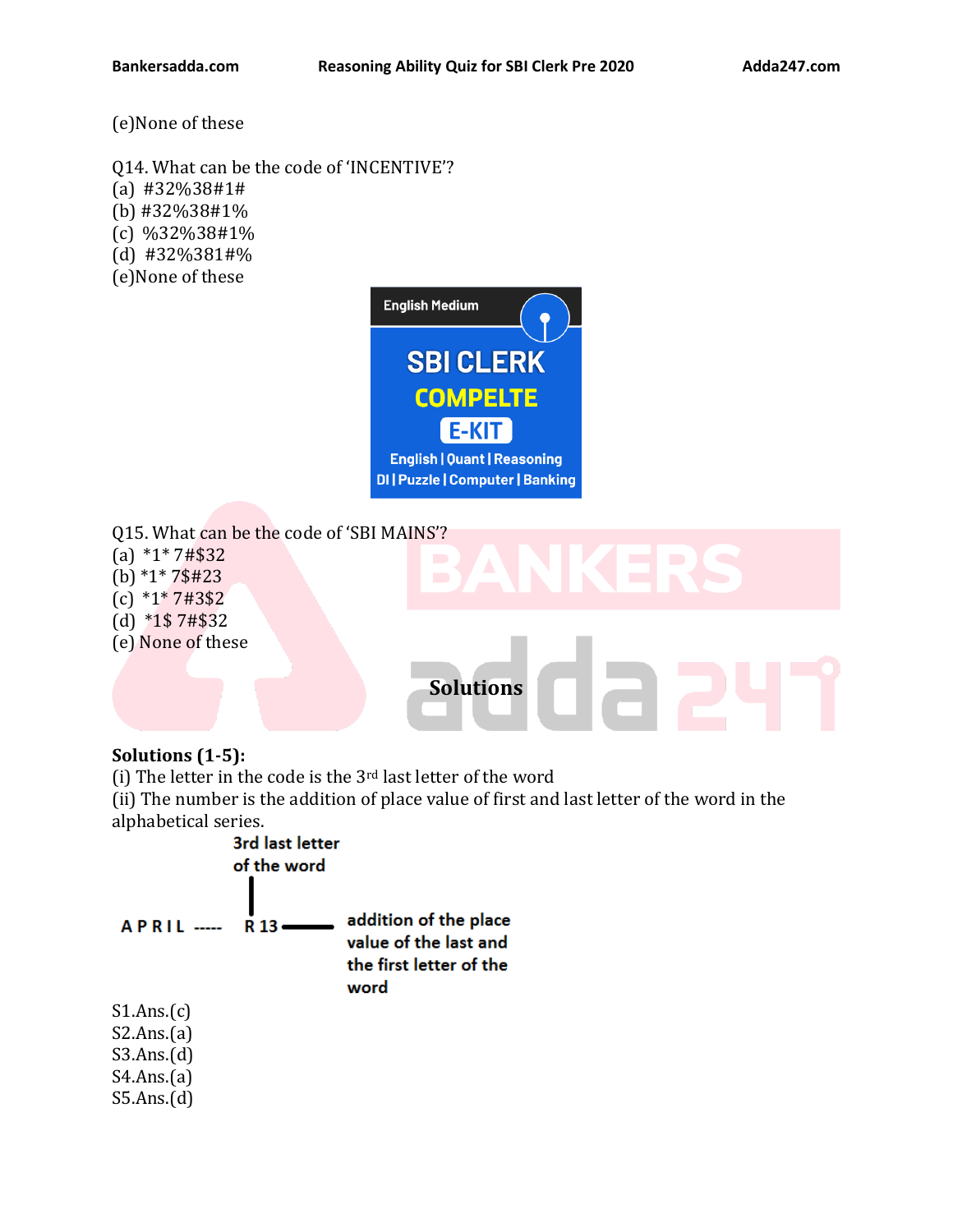### **Solutions (6-10):**

Sol. Let us understand the logic behind the given coding decoding: For number- It is the total number of letters present in the word-1 Case-1: If the second letter of the word is vowel then code will be---<br>opposite of second last letter

 $\rightarrow$  6H Refresh

Total no of letters 1

Case-2: If the second letter of the word is consonant then code will be---



S6. Ans. (d) S7. Ans. (c) S8. Ans. (d) S9. Ans. (e) S10. Ans. (d)

### **Solutions (11-15):**

Sol. In this new pattern coding decoding each letter, except vowel, is assigned a number from 1-8 So, B-1, C-2, D-3, F-4, G-5, H-6, J-7, K-8, L-1, M-2, N-3, P-4, Q-5, R-6, S-7, T-8, V-1, W-2, X-3, Y-4, Z-5.

Each vowel is assigned a different symbol as-%, #, \$, @, &. So, for vowels the symbols are -A-\$, E-%, I-#, O- @, U-&.

S11. Ans (a)

S12. Ans (e)

S13.Ans (c)

S14. Ans (b)

S15. Ans (e)